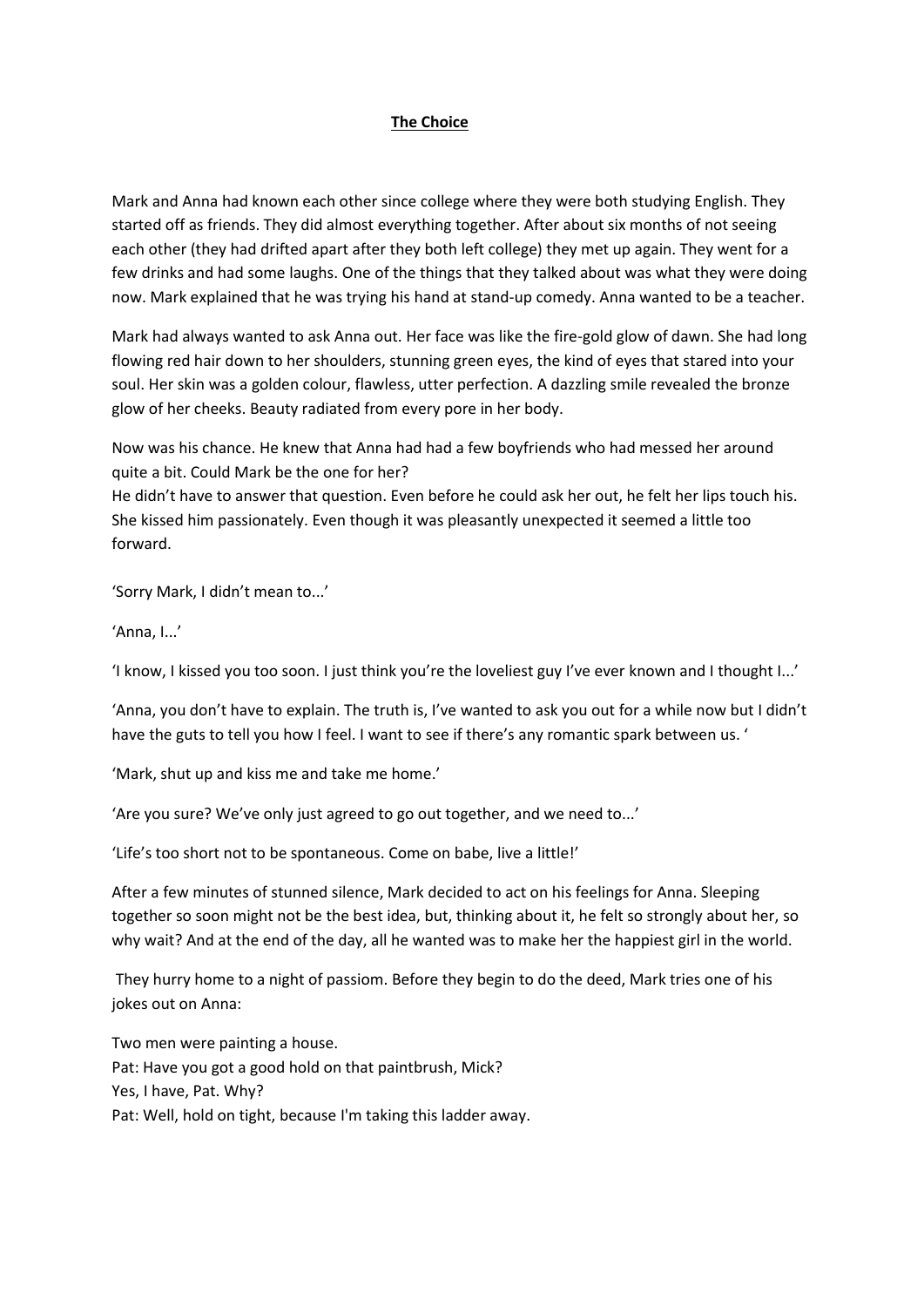Anna laughed out loud. Whether she thought it was genuinely funny or she was just humouring him, he'll never know, but at least it made her laugh. *Women like a man who can make laugh*, Mark said under his breath.

Mark was slightly nervous, things going so fast at this early stage. He tried not to show it. He didn't know why he should be nervous, Anna was the girl of his dreams. Mark couldn't believe his luck, his dream girl and lovemaking on the first night!

They both got undressed and

'Anna, that was the best night of lovemaking I have ever had,' Mark said with a grin.

'It was pretty good for our first time together,' was Anna's reply. 'In fact, extremely good. You certainly how to please a girl.'

'Well, thankyou very much.'

'Yes, you were a very busy boy. It was so good, I think we should go downstairs, have breakfast, do some work, and make love after lunch. You could...' She hesitated but giggled as she added, 'You could have me as dessert!'

'Anna, you are naughty, but I like it. I'd love to make love to you again.'

They spent most of the day in bed, exploring each other, kissing, cuddling, foreplay, incredible passionate sizzling sex, and just enjoying being together.

'Mark, can I ask you something? You're not with me just because I'm good in bed are you?' 'Ummm, no. How could you think...?'

'I was just teasing. Now get on the bed, I want to feel you again.'

'Anna, you are insatiable!'

They spent a second night making love. It was as magical as the first time.

Their relationship was healthy in every department. Well, almost every department. They were both still looking for paid employment. Mark was still hoping to be a stand-up comedian, Anna was still hoping to be a teacher. Months passed by. No sign of anything for both of them. They were getting fed up with having no job, very little money (apart from the benefits they claimed).

They figured that if they wanted to pursue their chosen careers, they would have to show commitment and perseverance. Stand-up comedy was harder to get into than teaching.

Six months went by and Anna was doing rather well. She had enrolled on a teacher training course with a placement one day a week. Mark, however, was still trying to get into stand-up comedy. Through his contacts he had made on social media, he had managed to secure a few gigs, which made him a few pounds now and then, but it didn't amount too much. All he wanted was a big break, someone big to spot him which would propel him into the big time. Maybe though, he was aiming to0 high. Surely there was someone out there he would bump into by chance who would recognise his comedic talents. He was wondering whether he had made the right career choice. He spent days before a gig (when he got one) perfecting his comedy routine, and what for? To risk bombing? He did like it though, it gave him an adrenaline rush and he knew he was funny. It didn't seem fair, he was slaving away trying to get gigs, writing routines and little comedy scripts, getting rejected, going round and round in circles, not earning any cash (or very little) while Anna was earning doing what she loved.